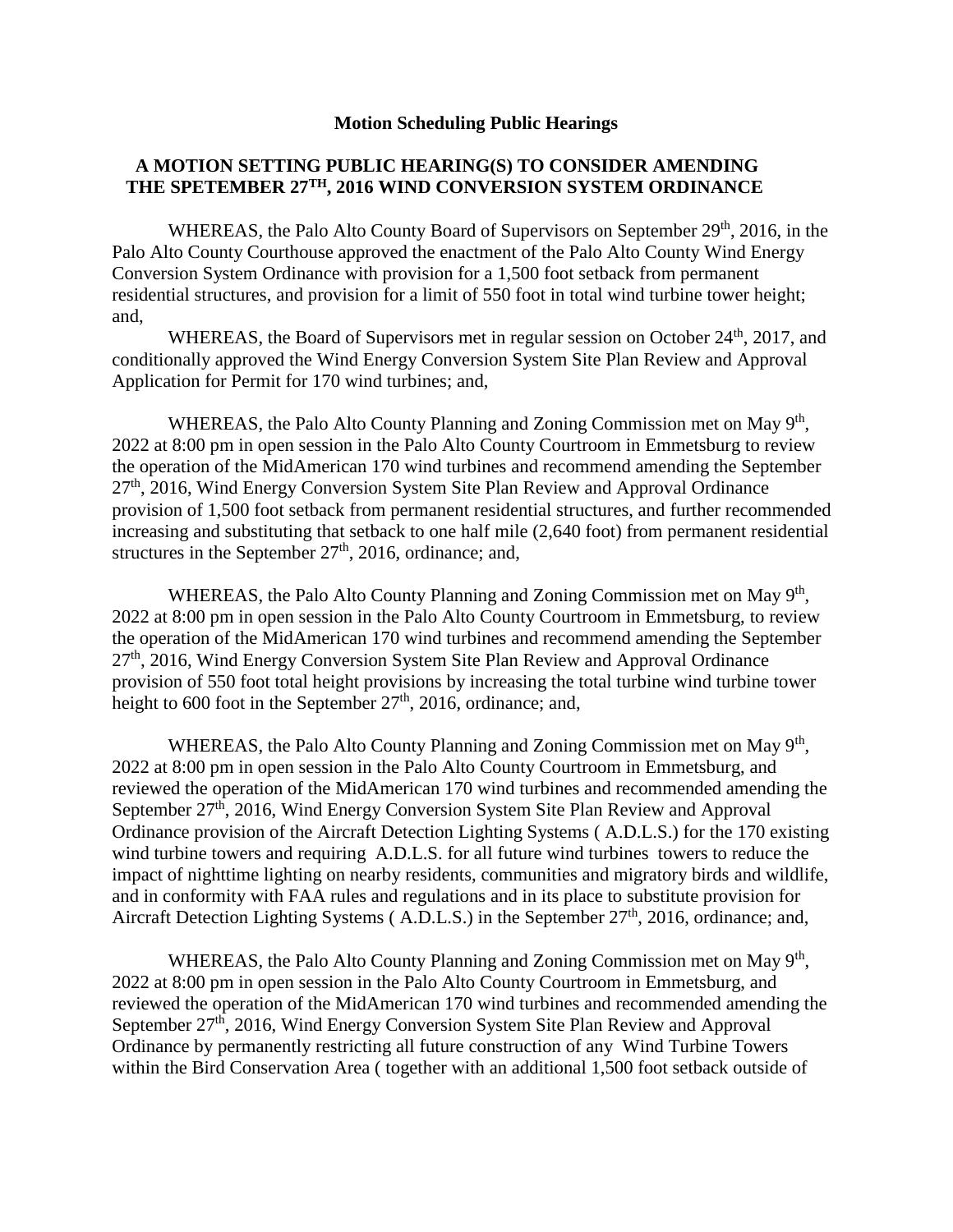and adjacent to the B.C.A.) identified by the Palo Alto County Conservation Commission within the area described as:

"Beginning at the Northwest corner of section 6-97N-33W in Walnut township at the Palo Alto and Emmet County line; then proceeding two miles south along the western boundary of sections 6 and sections 7 of Walnut township to the intersection of 290<sup>th</sup> Street and 400<sup>th</sup> Avenue; then continuing to proceed south six miles further to the intersection of  $400<sup>th</sup>$  Avenue and  $350<sup>th</sup>$  Street in Emmetsburg township; then west three miles along  $350<sup>th</sup>$  Street to its intersection with  $370<sup>th</sup>$  Avenue; then south one mile along  $370<sup>th</sup>$  Ave. to its intersection of  $360<sup>th</sup>$  Street (Highway 18); then west one mile along  $360<sup>th</sup>$  Street to its intersection of  $360<sup>th</sup>$  Avenue; then south three miles along  $360<sup>th</sup>$ Avenue to its intersection of 360<sup>th</sup> Avenue and 390<sup>th</sup> Street; then west two miles along  $390<sup>th</sup>$  Street to its intersection of 390th Street and  $340<sup>th</sup>$  Avenue (which is the western boundary between Palo Alto and Clay Counties); then north twelve miles along  $340<sup>th</sup>$ Avenue to its intersection with  $400<sup>th</sup>$  Street; then east six miles along  $400<sup>th</sup>$  Street to the point of beginning at the Northwest corner of section 6-97N-33W in Walnut township, Palo Alto County Iowa containing 57 square miles, more or less ; and,

WHEREAS, Iowa Code 331.305 requires publishing notice of the public hearing to amend an ordinance at least once, not less than four (4) days or more than twenty (20) days, before the date of the proposed amendment to the ordinance hearing in one or more newspapers; and,

WHEREAS, Iowa Code 331.302.6(a) requires the proposed amendment to be considered and voted on for passage at two meetings of the Board of Supervisors prior to the meeting at which it is to be finally passed , unless this requirement is suspended by a recorded vote of not less than a majority of the Board of Supervisors.

NOW THEREFORE, BE IT MOVED that following review, consideration and discussion, that the Supervisors determine to schedule and to publish the necessary hearings to accomplish these proposed amendments to the Wind Energy Conversion System site Plan Review and Approval Ordinance, and that three (3) hearings shall be scheduled for the adoption of the proposed amendment.

NOW, THEREFORE, BE IT FURTHER MOVED that the Palo Alto County Board of Supervisors hereby sets the first of three public hearings to consider amending the September  $27<sup>th</sup>$ , 2016, Wind Energy Conversion System Site Plan Review and Approval Ordinance with the above listed modifications.

The first of three hearings will be held June 8th, 2022 at the Emmetsburg VFW at 6:30 pm; The second of three hearings will be held on June  $15<sup>th</sup>$ , 2022 at the Emmetsburg VFW at 6:30 pm; The third of three hearings will be held on June 22<sup>nd</sup>, 2022 at the Emmetsburg VFW at 6:30 pm.

The Palo Alto County Auditor shall cause a copy of this motion to be placed of record with the official newspapers of general circulation in compliance with Iowa Code 331.305, at least once, not less than four (4) days or more than twenty (20) days before the date of the request for hearing on the amendment of the Wind Energy Conversion System Site Plan Review and Approval Ordinance.